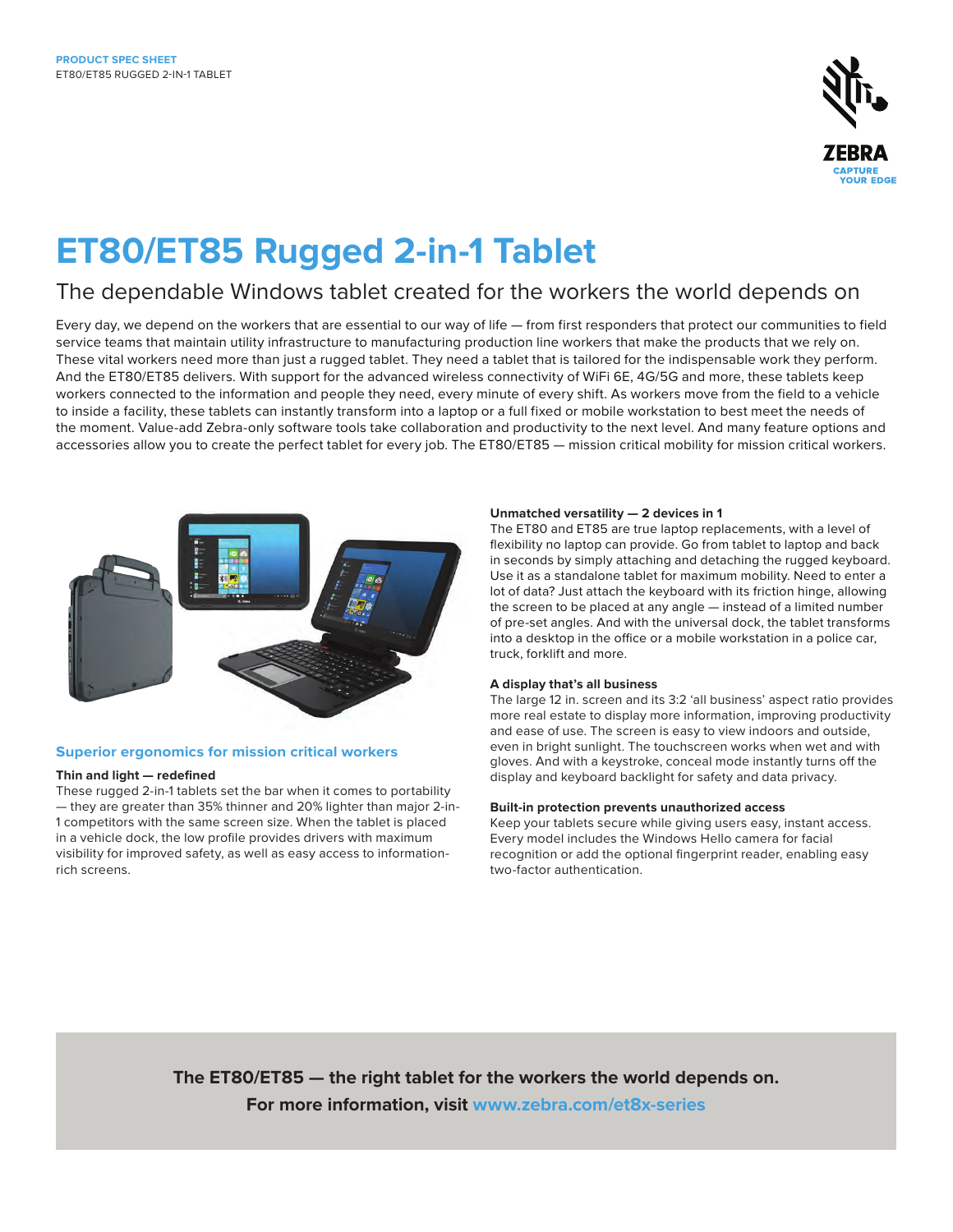#### **Tailor your tablets for every user with a full family of accessories**

Make backroom management easier with 4-slot battery chargers. Create a mobile workstation in vehicles and forklifts or a desktop in the office with the universal docking solution that accommodates tablet and laptop modes. Add a rugged boot to boost durability. A shoulder strap and a handle can make life easier out in the field. An adapter adds an Ethernet and serial port — no tools required. And two expansion backs with an optional kickstand allow you to add an auxiliary secondary battery slot for double-shift power, plus either a rotating hand strap or a Common Access Card (CAC) reader for government-grade data security.

#### **The most advanced features and the latest technologies**

#### **The most advanced wireless connections**

When it comes to wireless connectivity, the ET80 and ET85 have it all — all the latest wireless technologies. You get the fastest WiFi, cellular and Bluetooth speeds with support for WiFi 6E, 4G/5G and Bluetooth 5.2. With support for the new Citizens Broadband Radio Service (CBRS)<sup>1</sup>, companies can enable private LTE networks that provide cost-effective wireless connectivity in the largest facilities — indoors and outside. Public safety network certification provides first responders with a connection they can count on. Workers can always find the best path to the next location with robust optional GPS. And workers get consistently superior wireless services even in vehicles with the WiFi, cellular and GPS antenna passthroughs.

#### **Designed to the latest rugged standards**

Accidents happen. That's why the ET80 and ET85 are built to deliver reliable operation despite the inevitable drops. Are your workers out in dusty areas? No problem, these tablets are dust tight. If they are dropped in the mud, just hose them off — even if the ports are open. The fanless thermal design is ideal for manufacturing clean rooms and other contaminant sensitive areas — and improves sealing. And with Class 1 Division 2 certification, you can configure the ET80 and ET85 for safe use when flammable hazardous materials are present.

#### **World-class data capture**

The best-in-class 13 MP rear color camera with flash captures high resolution images to document just about anything — from vehicle damage resulting from a traffic accident to the condition of a wound to a fallen tree on a power line or a machine on the production line in need of repair. The optional integrated scanner delivers firsttime every-time capture of barcodes, even if they are damaged, scratched or poorly printed. And the scanner is thoughtfully located in the bottom right corner, allowing officers to easily scan driver's licenses when the tablet is docked in the vehicle.

#### **Superior audio**

The tablets offer dual speakers, plus four noise cancelling microphones in the front and back that strip out background noise. So whether you're on a push-to-talk or video call, dictating notes or using voice commands to perform a wide variety of actions on the tablet, you, your callers and your tablet will always hear every word.

**The ultimate processing power for the ultimate user experience**

Intel's 11th generation processors provide a generational leap in application performance, boosting productivity.

#### **Zebra Mobility and DataCapture DNA**

**Seamless push-to-talk communication and secure text messaging** Make your team even tighter with Workforce Connect's enterpriseclass push-to-talk and text messaging features. Workers can talk to an individual or a team with the press of a button, whether they are inside your facility, in the field or in a vehicle. And secure text messaging includes visibility into which workers are available to respond, worker location and a complete log of all text messages for all workers.

#### **Ingenious battery technology**

The PowerPrecision+ batteries provide a wealth of information that can be viewed right on the tablet. Visibility into critical battery health metrics helps ensure that workers have battery power they can count on, every shift, every day.

#### **Scanner configuration and data integration made easy**

Automatically detect and easily configure the scanner in your ET80 and ET85 tablets with 123Scan, an easy to use tool that allows even first time users to get your scanners up and running quickly. And the ability to format barcode data for your application makes it easy to integrate scanning into any workflow, eliminating data entry errors.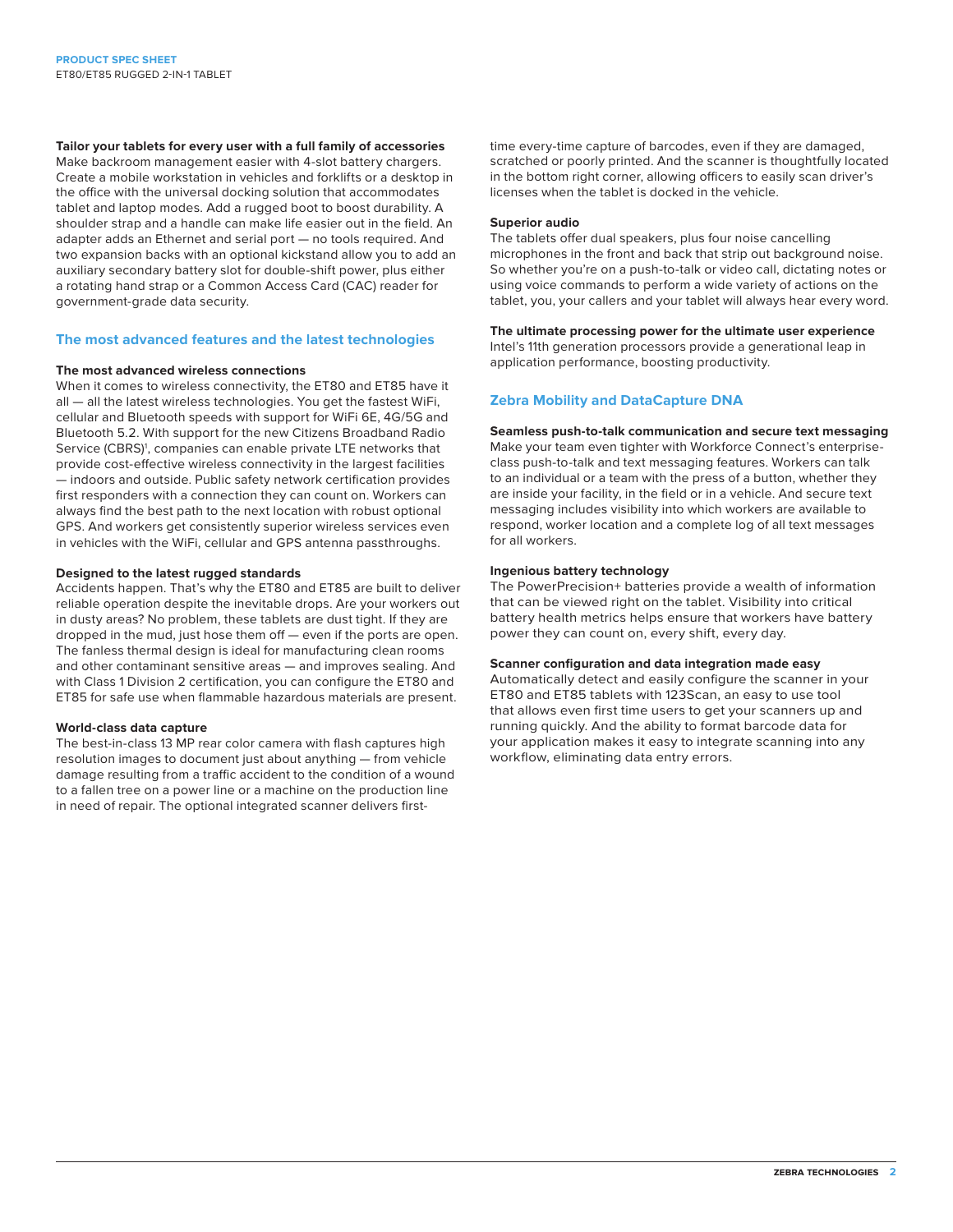## **Specifications**

| PHYSICAL CHARACTERISTICS                |                                                                                                                                                                                                                                                                                                                                                                                                                                       |  |
|-----------------------------------------|---------------------------------------------------------------------------------------------------------------------------------------------------------------------------------------------------------------------------------------------------------------------------------------------------------------------------------------------------------------------------------------------------------------------------------------|--|
| <b>Form Factor</b>                      | 2-in-1 rugged tablet with friction hinge rugged<br>keyboard option                                                                                                                                                                                                                                                                                                                                                                    |  |
| <b>Dimensions</b>                       | Tablet: 12.1 in. W x 8.9 in. L x 0.6 in. H<br>308 mm W x 225 mm L x 16 mm H                                                                                                                                                                                                                                                                                                                                                           |  |
|                                         | Tablet with keyboard: 12.1 in. W x 9.6 in. x 1.1 in. H<br>308 mm W x 244 mm L x 29 mm H                                                                                                                                                                                                                                                                                                                                               |  |
| Weight                                  | Tablet (with standard battery): 2.8 lbs/1.3 kg                                                                                                                                                                                                                                                                                                                                                                                        |  |
| <b>Display</b>                          | 12 in. 3:2 QHD (2160 x 1440) - 800 nits<br>Sunlight readable<br>Corning Gorilla Glass<br>Anti-reflective (AR)/Anti-Smudge screen treatment<br>Night-vision mode                                                                                                                                                                                                                                                                       |  |
| Touchpanel                              | Capacitive 10-point multi-touch; Glove and Wet<br>modes; MPP 2.0 active pen compatible                                                                                                                                                                                                                                                                                                                                                |  |
| <b>SIM Slots</b>                        | ET85 configurations only: Two SIM: (1) Nano SIM<br>(4FF) and (1) eSIM                                                                                                                                                                                                                                                                                                                                                                 |  |
| <b>Interface Ports and</b><br>Expansion | (1) USB-C USB 3.2 Gen2, USB-PD charging, USB<br>DisplayPort<br>(2) USB 3.2 Gen2 Type A ports<br>Expansion connector for available 10/100/1000<br>Ethernet and DB9 true serial ports<br>WWAN, WLAN and GNSS Antenna pass through<br>Keyboard and docking connectors<br>Optional docking solution may be configured with:<br>(2) USB 3.0/2.0 Type A<br>(2) USB 2.0 Type A<br>(2) HDMI Type A<br>(3) 10/100/1000 Ethernet RJ45; power in |  |
| <b>Notifications</b>                    | Charging, camera and battery indicators                                                                                                                                                                                                                                                                                                                                                                                               |  |
| Audio                                   | Stereo front facing speakers; (2) front facing<br>microphones; (2) rear facing microphones; audio<br>headset supported in USB-C and USB-A ports                                                                                                                                                                                                                                                                                       |  |
| <b>Buttons</b>                          | Volume up/down button; power on/off button;<br>barcode scanner button (user definable in<br>configurations without the barcode reader)                                                                                                                                                                                                                                                                                                |  |
| Keyboard                                | Available detachable friction hinge rugged<br>keyboard with standard sized keys; precision<br>multitouch touchpad with two physical click<br>buttons; adjustable color backlighting;<br>waterproof IP65; (6) programmable keys including<br>emergency key                                                                                                                                                                             |  |
| <b>PERFORMANCE CHARACTERISTICS</b>      |                                                                                                                                                                                                                                                                                                                                                                                                                                       |  |
| CPU                                     | 11th generation Intel® Core™ i7-1180G7 vPro(R)<br>processor<br>11th generation Intel® Core™ i5-1140G7 vPro(R)<br>processor<br>11th generation Intel® Core™ i5-1130G7 processor                                                                                                                                                                                                                                                        |  |
| <b>Operating System</b>                 | Windows® 10 Professional 64-bit<br>Windows® 10 IoT Enterprise 64-bit <sup>2</sup>                                                                                                                                                                                                                                                                                                                                                     |  |
| Memory                                  | 8 GB or 16 GB LPDDR4x-4266                                                                                                                                                                                                                                                                                                                                                                                                            |  |
| <b>Storage</b>                          | 128 GB, 256 GB or 512 GB tool-less user<br>removable PCIe SSD                                                                                                                                                                                                                                                                                                                                                                         |  |
| <b>USER ENVIRONMENT</b>                 |                                                                                                                                                                                                                                                                                                                                                                                                                                       |  |
| <b>Operating Temp.</b>                  | -4° F to 140° F/-20° C to 60° C                                                                                                                                                                                                                                                                                                                                                                                                       |  |
| Storage Temp.                           | -22° F to 158° F/-30° C to 70° C                                                                                                                                                                                                                                                                                                                                                                                                      |  |
| Humidity                                | 5% to 95% non-condensing                                                                                                                                                                                                                                                                                                                                                                                                              |  |

| <b>USER ENVIRONMENT (CONTINUED)</b>                        |                                                                                                                                                                                                                                                                                                                                         |  |
|------------------------------------------------------------|-----------------------------------------------------------------------------------------------------------------------------------------------------------------------------------------------------------------------------------------------------------------------------------------------------------------------------------------|--|
|                                                            |                                                                                                                                                                                                                                                                                                                                         |  |
| Sealing                                                    | IEC 60529 Clause 13.4 enclosures; IP65 for tablet<br>with ports open, keyboard and dock                                                                                                                                                                                                                                                 |  |
| <b>Vibration</b>                                           | Operational: MIL-STD-810H 514.8 Composite<br>Wheel; Non-Operating: MIL-STD-810H 514.8 E-1                                                                                                                                                                                                                                               |  |
| Electromagnetic<br>Compatibility                           | MIL-STD 461G; EN 55032; EN 55024                                                                                                                                                                                                                                                                                                        |  |
| <b>Thermal Shock</b>                                       | MIL-STD-810H 503.7 -4° F to 140° F/-20° C to 60°<br>C (operating); -22° F to 158° F/-30° C to 70° C<br>(non-operating)                                                                                                                                                                                                                  |  |
| <b>Electrostatic Discharge</b>                             | IEC61000-4-2; ± 15kV air discharge; ± 8 kV contact                                                                                                                                                                                                                                                                                      |  |
| Shock                                                      | MIL-STD-810H Method 516.8, Procedure I; 20 g<br>operating, 40 g non-operating                                                                                                                                                                                                                                                           |  |
| <b>Solar Radiation</b>                                     | MIL-STD 810H 505.7                                                                                                                                                                                                                                                                                                                      |  |
| <b>Contamination by Fluids</b>                             | MIL-STD-810H, Method 504.3                                                                                                                                                                                                                                                                                                              |  |
| <b>Approved Cleaning and</b><br><b>Disinfecting Agents</b> | Mild dish soap, 70% Isopropyl Alcohol solution,<br>0.5-3% Hydrogen Peroxide solution, 1:10 Diluted<br>5.5% Bleach (Sodium Hypochlorite) solution <sup>3</sup>                                                                                                                                                                           |  |
| <b>Hazardous Location</b><br><b>Certification</b>          | C1D2 (tablet and keyboard); rugged boot required                                                                                                                                                                                                                                                                                        |  |
| <b>Certifications</b>                                      | EPEAT, Energy Star, EU CoC                                                                                                                                                                                                                                                                                                              |  |
| <b>Vehicle certifications</b>                              | E-Mark Europe 12V system ECE Regulation No.10<br>Rev 6 (Tablet with keyboard in docking station)<br>No external DC to DC converter required for 12<br>volt automobile systems                                                                                                                                                           |  |
| <b>POWER</b>                                               |                                                                                                                                                                                                                                                                                                                                         |  |
| <b>Battery</b>                                             | 5180 mAhr, 7.7V rechargeable Li-Polymer; user<br>replaceable (39.8 Whr)<br>Charge time 0 to 90% in 2 hours<br>Optional hot swappable 3400mAh, 7.6V (25.8<br>Whr) secondary battery (expansion back required)<br>Operation: 11 hours (17 hours with auxiliary<br>battery) <sup>4</sup><br>45W USB-PD (type C) AC adapter sold separately |  |
| <b>SENSORS</b>                                             |                                                                                                                                                                                                                                                                                                                                         |  |
| <b>Ambient Light Sensor</b>                                | Automatically adjusts display attributes and<br>keyboard backlight                                                                                                                                                                                                                                                                      |  |
| Magnetometer                                               | 3-axis e-compass                                                                                                                                                                                                                                                                                                                        |  |
| <b>Motion Sensor</b>                                       | 3-axis gyroscope; 3-axis accelerometer                                                                                                                                                                                                                                                                                                  |  |
| <b>DATA CAPTURE</b>                                        |                                                                                                                                                                                                                                                                                                                                         |  |
| Scanning                                                   | SE4107 2D scanner (available option)                                                                                                                                                                                                                                                                                                    |  |
| <b>Rear Camera</b>                                         | 13 MP auto-focus camera with user controllable<br>LED flash; mechanical privacy shade                                                                                                                                                                                                                                                   |  |
| <b>Front Camera</b>                                        | 5 MP Windows Hello auto-focus camera:<br>mechanical privacy shade                                                                                                                                                                                                                                                                       |  |
| Video                                                      | Intel Gen 12 Gfx with 4 unique display pipes and<br>8K Intel wireless display<br>External display support: DP 1.2 up to 4096 x 2160<br>px, 60Hz; dock supports (2) HDMI 1080p displays                                                                                                                                                  |  |
|                                                            |                                                                                                                                                                                                                                                                                                                                         |  |

#### **Applications**

#### **State and Local Government/Public Safety**

- Routing/dispatch communications
- Personnel tracking
- Incident reporting • Patient care
- reporting • E-Citation
- Records management
- Mobile incident
- command • Inventory
- management

#### **Utilities/Critical Field Service**

- Routing/dispatch communications
- Personnel tracking
- Emergency repairs
- Mobile work order management
- Safety inspection and compliance
- Meter reading
- Remote assistance

#### **Manufacturing**

- Plant management
- Mobile HMI • PLC programming
- Communications
- Maintenance repair and overhaul
- Quality assurance
- Forklift operations
- Specialized (clean room, pharma and more)